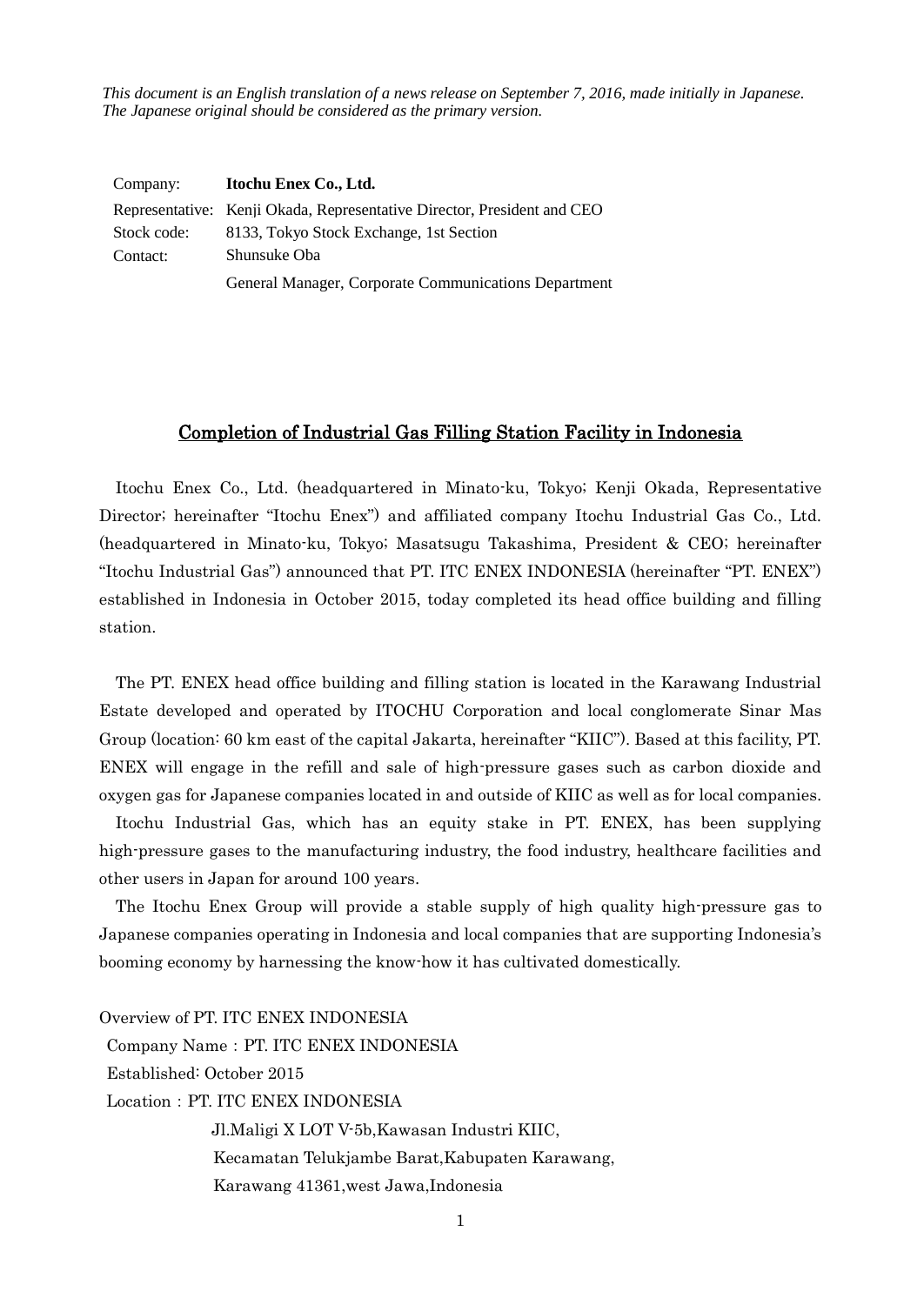Representative: Shinichi Saito

Activities: Sale of high-pressure gases (carbon dioxide, oxygen gas, etc.) Shareholders: Itochu Enex: 51%, Itochu Industrial Gas: 49%

Overview of filling station

Area of site: approximately 4,000 square meters

Total floor area: approximately 800 square meters (factory + offices)

Tank capacity: 20t x 2 tanks